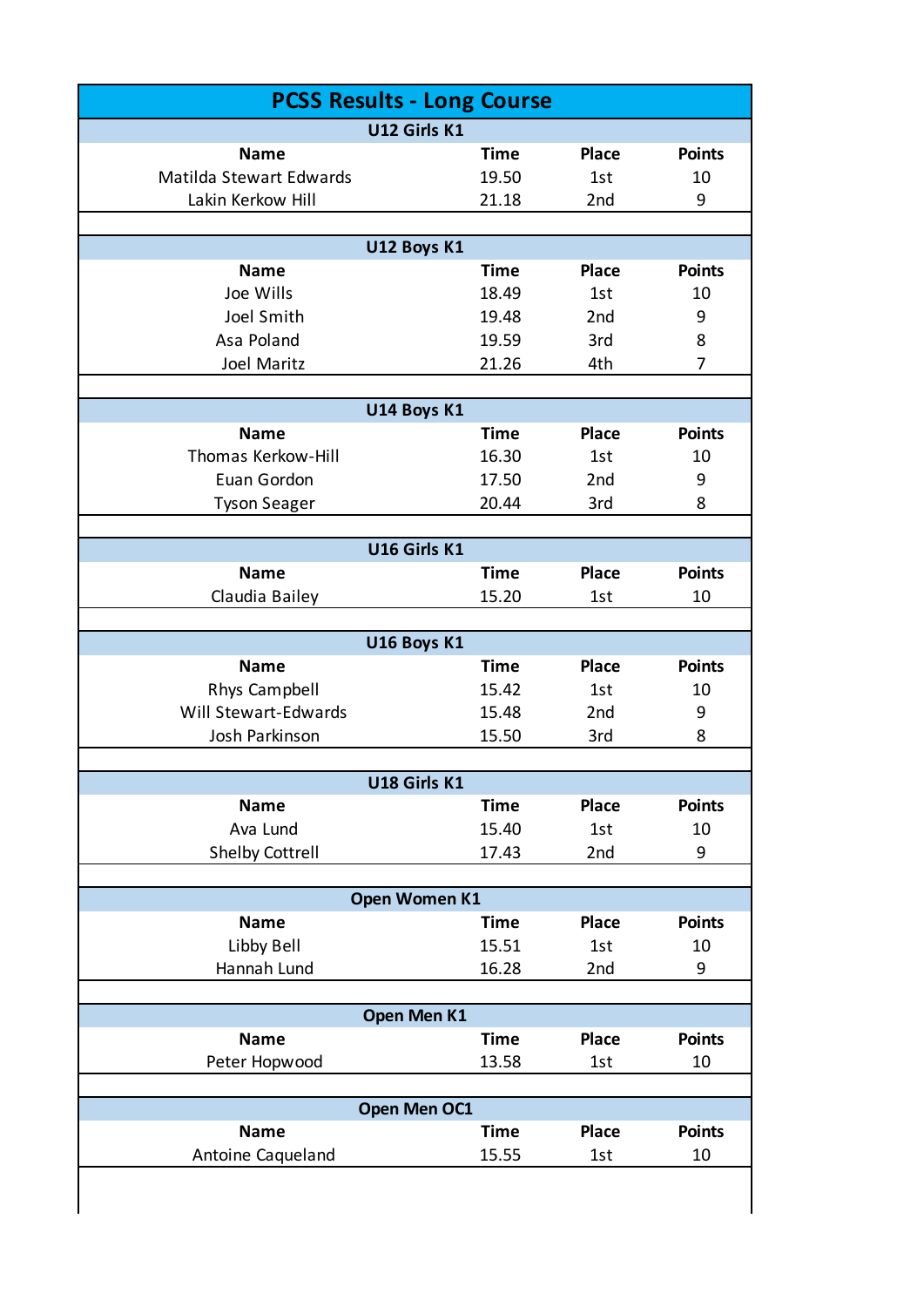| Vet 35 Men K1                             |             |                 |               |
|-------------------------------------------|-------------|-----------------|---------------|
| <b>Name</b>                               | <b>Time</b> | <b>Place</b>    | <b>Points</b> |
| Dave Martiz                               | 12.45       | 1st             | 10            |
| Sam Wills                                 | 15.46       | 2 <sub>nd</sub> | 9             |
|                                           |             |                 |               |
| Vet 35 Men SKI                            |             |                 |               |
| <b>Name</b>                               | <b>Time</b> | <b>Place</b>    | <b>Points</b> |
| Mathieu Cataldo                           | 15.55       | 1st             | 10            |
| <b>Scott Sharples</b>                     | 19.29       | 2 <sub>nd</sub> | 9             |
|                                           |             |                 |               |
| Vet 45 Women OC2                          |             |                 |               |
| <b>Name</b>                               | Time        | <b>Place</b>    | <b>Points</b> |
| Sue JoneS/Maria Kendall                   | 20.16       | 1st             | 10            |
|                                           |             |                 |               |
| Vet 45 Mixed V3                           |             |                 |               |
| <b>Name</b>                               | Time        | <b>Place</b>    | <b>Points</b> |
| Leigh Paine/Ken McKenzie/Clint King       | 16.25       | 1st             | 10            |
| Lavina Reid/Wanita Ngamoth/Gerhard Tapine | 18.15       | 2 <sub>nd</sub> | 9             |
|                                           |             |                 |               |
| Vet 45 Mens K1                            |             |                 |               |
| <b>Name</b>                               | <b>Time</b> | <b>Place</b>    | <b>Points</b> |
| Matt Honeyman                             | 13.52       | 1st             | 10            |
| <b>Steve Poland</b>                       | 15.24       | 2 <sub>nd</sub> | 9             |
| Jaime Boyle                               | 15.36       | 3rd             | 8             |
|                                           |             |                 |               |
| Vet 45 Womens K1                          |             |                 |               |
| <b>Name</b>                               | Time        | <b>Place</b>    | <b>Points</b> |
| Cherie Collison                           | 20.08       | 1st             | 10            |
|                                           |             |                 |               |
| Vet 45 Mens V1                            |             |                 |               |
| <b>Name</b>                               | <b>Time</b> | <b>Place</b>    | <b>Points</b> |
| Leigh Paine                               | 17.21       | 1st             | 10            |
| Clint King                                | 18.52       | 2nd             | 9             |
|                                           |             |                 |               |
| Vet 55 Womens V1                          |             |                 |               |
| <b>Name</b>                               | <b>Time</b> | <b>Place</b>    | <b>Points</b> |
| Charlene Povey                            | 18.12       | 1st             | 10            |
|                                           |             |                 |               |
| Vet 55 Men K1                             |             |                 |               |
| <b>Name</b>                               | <b>Time</b> | <b>Place</b>    | <b>Points</b> |
| <b>Stuart Byrson</b>                      | 14.39       | 1st             | 10            |
| Nathan Grose                              | 16.04       | 2nd             | 9             |
| <b>Tony Brown</b>                         | 16.31       | 3rd             | 8             |
| Mark Richard                              | 17.01       | 4th             | 7             |
|                                           |             |                 |               |
|                                           |             |                 |               |